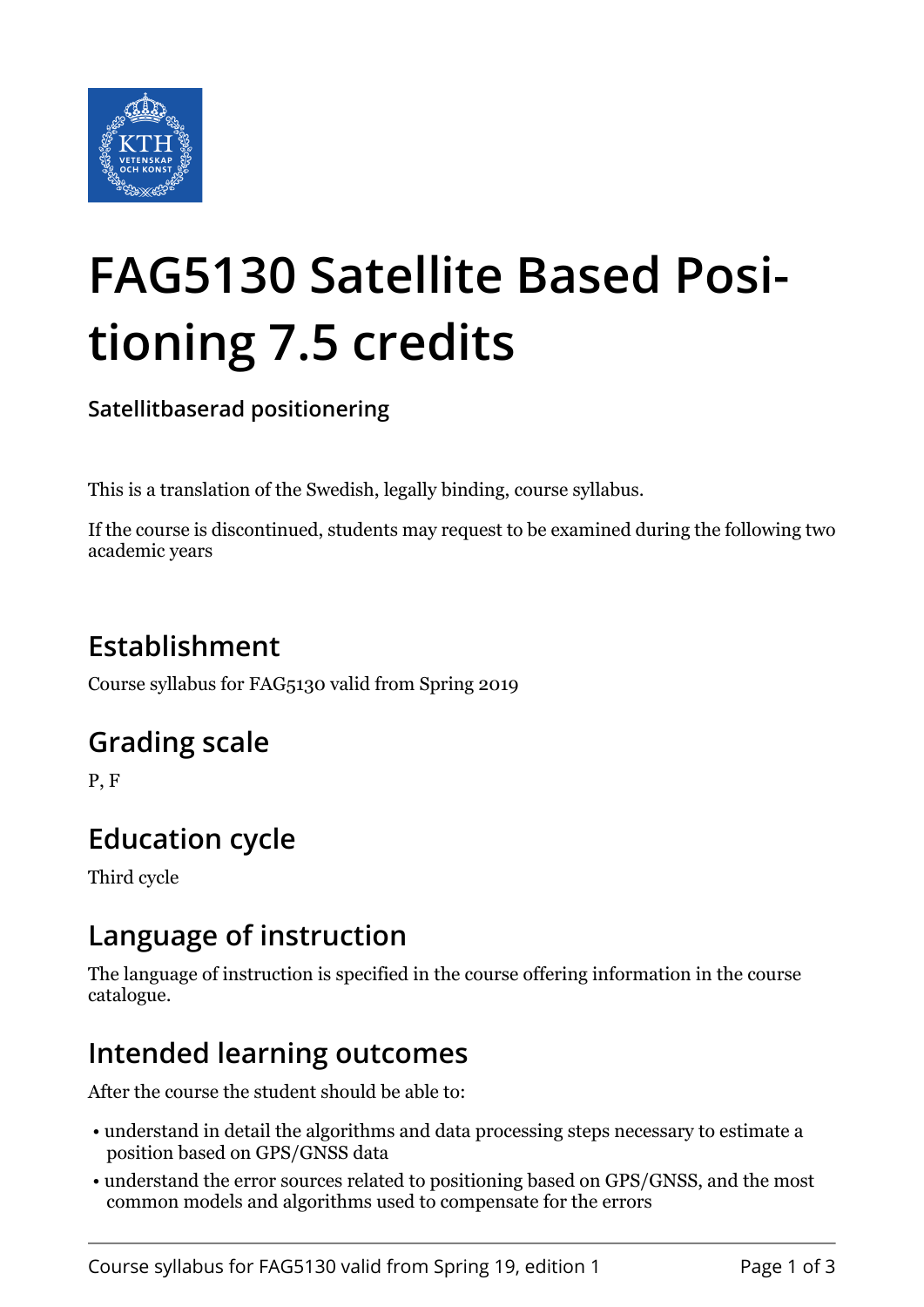- understand and explain the principle of ambiguity resolution
- understand and explain different methods for positioning with GPS/GNSS
- understand and explain the difference between single point positioning and precise point positioning
- implement Matlab scripts necessary to estimate a position from GPS/GNSS code and carrier phase data

#### **Course contents**

During the course the student must develop the necessary routines in Matlab to estimate positions based on GPS code and carrier phase data. The student must answer a number of questions related to error sources, modeling of error sources, various positioning techniques as well as ambiguity resolution. In order to provide the answers the student must implement relevant scripts using Matlab.

Answers to the questions, along with documentation of the code used, must be provided in a report for evaluation by the teacher.

## **Specific prerequisites**

Knowledge about the principles of GPS/GNSS positionering, excperience with GNSS data collection and processing, knowledge about least squares adjustment at a level corresponding to M.Sc.

#### **Course literature**

Hofmann-Wellenhof, Bernhard, Lichtenegger, Herbert, Wasle, Elmar, 2008. GNSS – Global Navigation Satellite Systems. Springer, Wien, New York.

Current papers on precise point positioning (PPP) and ambiguity resolution.

## **Examination**

• PRO1 - Project, 7.5 credits, grading scale: P, F

Based on recommendation from KTH's coordinator for disabilities, the examiner will decide how to adapt an examination for students with documented disability.

The examiner may apply another examination format when re-examining individual students.

## **Other requirements for final grade**

Evaluation of written report and matlab scripts.